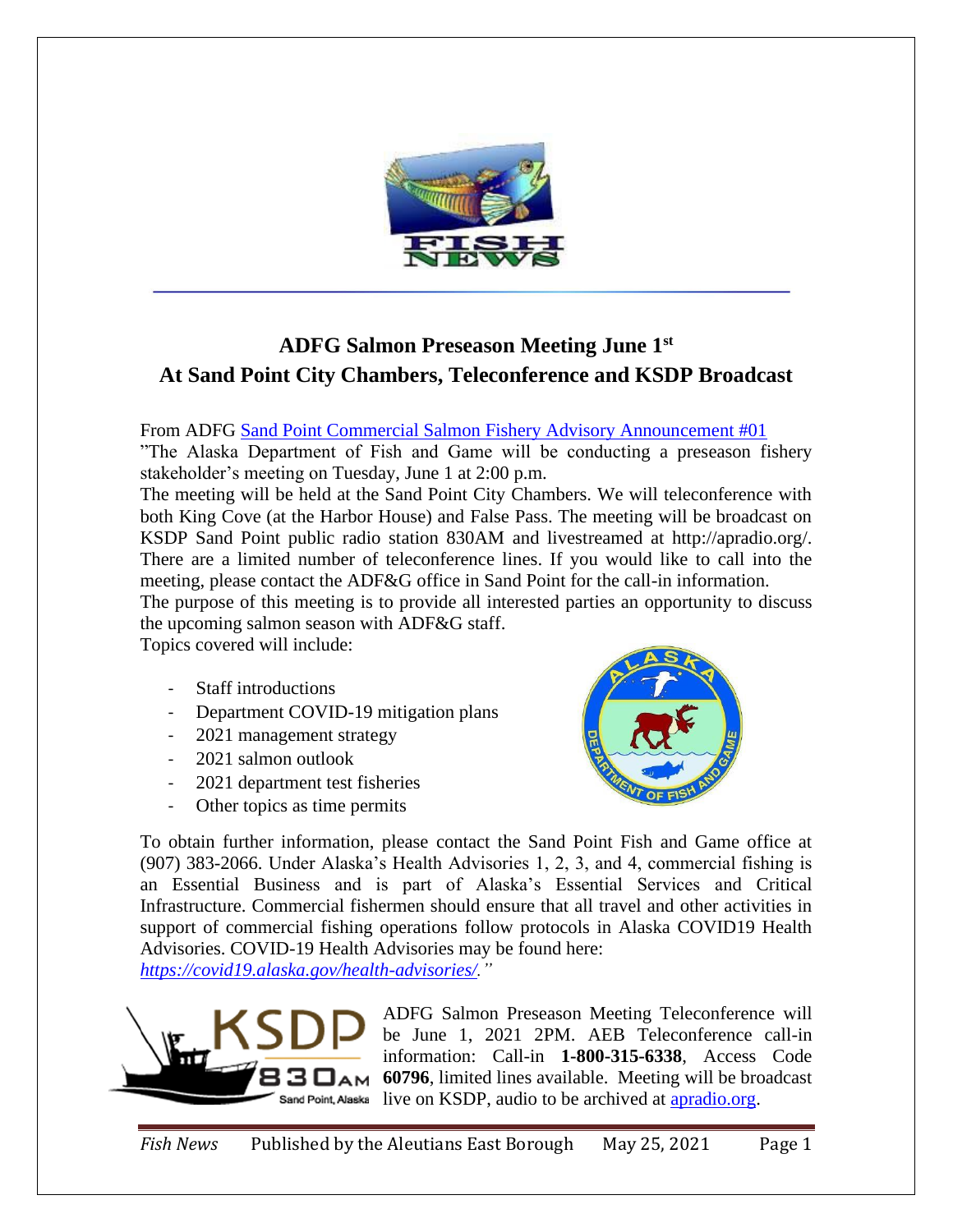Aleutians East Borough Contact [clevy@aeboro.org,](mailto:clevy@aeboro.org) [eweiss@aeboro.org](mailto:eweiss@aeboro.org) or leave a message (907) 274-7557 and we'll get right back to you.

## **Climate change Impacts on GOA Fishing Communities**

A new study is looking at the impacts of climate change on Gulf of Alaska fishing communities. Some Aleutians East Borough residents know the principal investigator, Marysia Szymkowiak, from her previous study on [Gulf of Alaska fishing](https://www.sciencedirect.com/science/article/abs/pii/S0964569120302313)  [families.](https://www.sciencedirect.com/science/article/abs/pii/S0964569120302313)

Here's Marysia's introduction statement for this project:

Hello, I'm a social scientist with the Alaska Fisheries Science Center based out of Juneau. I am working on trying to understand ecosystem changes that are occurring in Gulf of Alaska fisheries and how fishermen are responding. If you are experiencing change and are willing to share your story, I would like to hear it. Thanks. Marysia Szymkowiak.

email: [marysia.szymkowiak@noaa.gov](mailto:marysia.szymkowiak@noaa.gov )



Marysia is interviewing individuals, holding group

calls and is currently developing a set of questions for online intercommunication. Fish News will link to the questionnaire when it is released. For further information contact [marysia.szymkowiak@noaa.gov](mailto:marysia.szymkowiak@noaa.gov ) .

## **Fisheries of the United States 2019**

The [Fisheries of the United States, 2019](https://www.fisheries.noaa.gov/resource/document/fisheries-united-states-2019-report) report was released May 20, 2021. Each year NOAA Fisheries compiles key fisheries statistics from the previous year into an annual snapshot documenting fishing's importance to the nation.

There is a wealth of information each year in the report. Of interest to commercial fishermen in our region year after year is the Commercial Fishery Landings and Value by Port chart.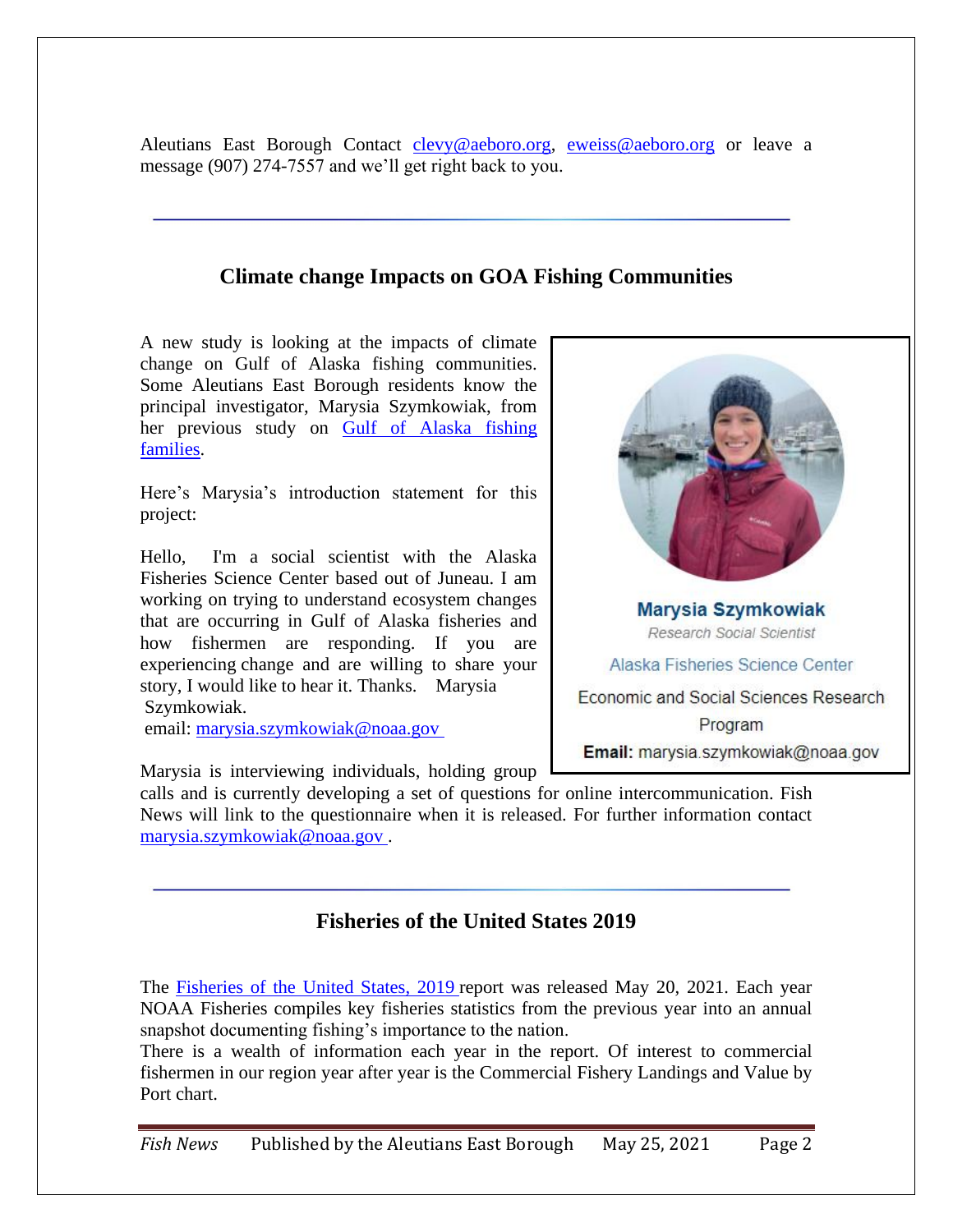|                               |                |        | COMMERCIAL FISHERT EARDINGS AND VALUE AT MAUOR 0.3. FORTS, 2010-2013 |                        |        |
|-------------------------------|----------------|--------|----------------------------------------------------------------------|------------------------|--------|
|                               | Quantity       |        |                                                                      | Value                  |        |
| Port                          | 2018           | 2019   | Port                                                                 | 2018                   | 2019   |
|                               | Million pounds |        |                                                                      | <b>Million dollars</b> |        |
| Dutch Harbor, AK              | 763            |        | 763 New Bedford, MA                                                  | 431                    | 451    |
| Aleutian Islands (Other), AK  | 539            |        | 589 Naknek, AK                                                       | 195                    | 289    |
| Kodiak, AK                    | 391            |        | 397 Dutch Harbor, AK                                                 | 182                    | 190    |
| Reedville, VA                 | 353            |        | 365 Aleutian Islands (Other), AK                                     | 116                    | 142    |
| Pascagoula-Moss Point, MS     | 310            |        | 331 Bristol Bay (Other), AK                                          | 104                    | 129    |
| Intracoastal City, LA         | 328            |        | 234 Kodiak, AK                                                       | 104                    | 120    |
| Empire-Venice, LA             | 569            |        | 209 Pago Pago, AS                                                    | 132                    | 93     |
| Naknek, AK                    | 191            |        | 206 Cape May-Wildwood, NJ                                            | 66                     | 90     |
| Alaska Penninsula (Other), AK | 155            |        | 181 Honolulu, HI                                                     | 106                    | 90     |
| Astoria, OR                   | 138            |        | 171 Empire-Venice, LA                                                | 148                    | 79     |
|                               |                |        |                                                                      |                        |        |
| Pago Pago, AS                 | 187            |        | 165 Alaska Penninsula (Other), AK                                    | 61                     | 75     |
| Newport, OR                   | 123            |        | 122 Point Judith, RI                                                 | 64                     | 66     |
| Westport, WA                  | 122            |        | 121 Galveston, TX                                                    | 60                     | 65     |
| New Bedford, MA               | 114            |        | 116 Newport, OR                                                      | 62                     | 58     |
| Cordova, AK                   | 59             |        | 96 Gloucester, MA                                                    | 53                     | 57     |
| Cape May-Wildwood, NJ         | 101            |        | 95 Hampton Roads Area, VA                                            | 55                     | 56     |
| Bristol Bay (Other), AK       | 70             |        | 73 Cordova, AK                                                       | 55                     | 55     |
| Gloucester, MA                | 59             |        | 50 Key West, FL                                                      | 73                     | 55     |
| Sitka, AK                     | 46             |        | 50 Sitka, AK                                                         | 61                     | 54     |
| Point Judith, RI              | 48             |        | 48 Westport, WA                                                      | 29                     | 53     |
|                               |                |        |                                                                      |                        |        |
| Ketchikan, AK                 | 38             |        | 46 Bayou La Batre, AL                                                | 63                     | 53     |
| Seward, AK                    | 29             |        | 44 Stonington, ME                                                    | 60                     | 51     |
| Point Pleasant, NJ            | 43             | 37     | Dulac-Chauvin, LA                                                    | 47                     | 50     |
| Dulac-Chauvin, LA             | 34             |        | 35 Brownsville-Port Isabel, TX                                       | 51                     | 46     |
| Petersburg, AK                | 35             |        | 32 Astoria, OR                                                       | 40                     | 45     |
| Honolulu, HI                  | 32             |        | 29 Pascagoula-Moss Point, MS                                         | 27                     | 43     |
| Kenai, AK                     | 17             |        | 24 Palacios, TX                                                      | 43                     | 42     |
| Los Angeles, CA               | 29             |        | 24 Vinalhaven, ME                                                    | 39                     | 40     |
| Atlantic City, NJ             | 25             |        | 24 Petersburg, AK                                                    | 45                     | 38     |
|                               | $\sim$         | $\sim$ | $-1.21$                                                              | $\sim$                 | $\sim$ |

COMMERCIAL EIGHERY LANDINGS AND VALUE AT MAJOR HIS RORTS 2049-2040

Dutch Harbor is consistently the top port by volume, this statistic includes data from all the processors in Dutch Harbor/Unalaska. Smaller communities are grouped together to protect the confidential data of these mostly single processor towns. The port name 'Aleutian Islands (other), AK' for example includes the ports Adak, Akutan, Atka Island and False Pass. The 'Aleutian Islands (other), AK' grouping is right behind 'Dutch Harbor, AK' in both volume and value in 2019. Another port grouping, 'Alaska Peninsula (other), AK' includes Chignik, King Cove, Port Moller and Sand Point processors and is consistently among the top port groups. Both 'Aleutian Islands (other) and Alaska Peninsula (other) increased in volume and value from 2018 to 2019. Dutch Harbor stayed steady at 763 million pounds from 2018 to 2019.

Other Alaska Port groupings for the Fisheries of the United States report:

| <b>Port Group Name</b>   | <b>Port Group Members</b>                                               |
|--------------------------|-------------------------------------------------------------------------|
| Alaska Peninsula (Other) | Chignik-King Cove-Port Moller-Sand Point                                |
| Aleutian Islands (Other) | Adak-Akutan-Atka Island-False Pass                                      |
| Anchorage                | Anchorage-Big Lake                                                      |
| Bristol Bay (Other)      | Dillingham-Egegik-Ekuk-St. George Island-St. Paul Island-Togiak-Ugashik |
| Dutch Harbor             | Dutch Harbor-Unalaska                                                   |
| Homer                    | Homer-Ninilchik                                                         |

*Fish News* Published by the Aleutians East Borough May 25, 2021 Page 3